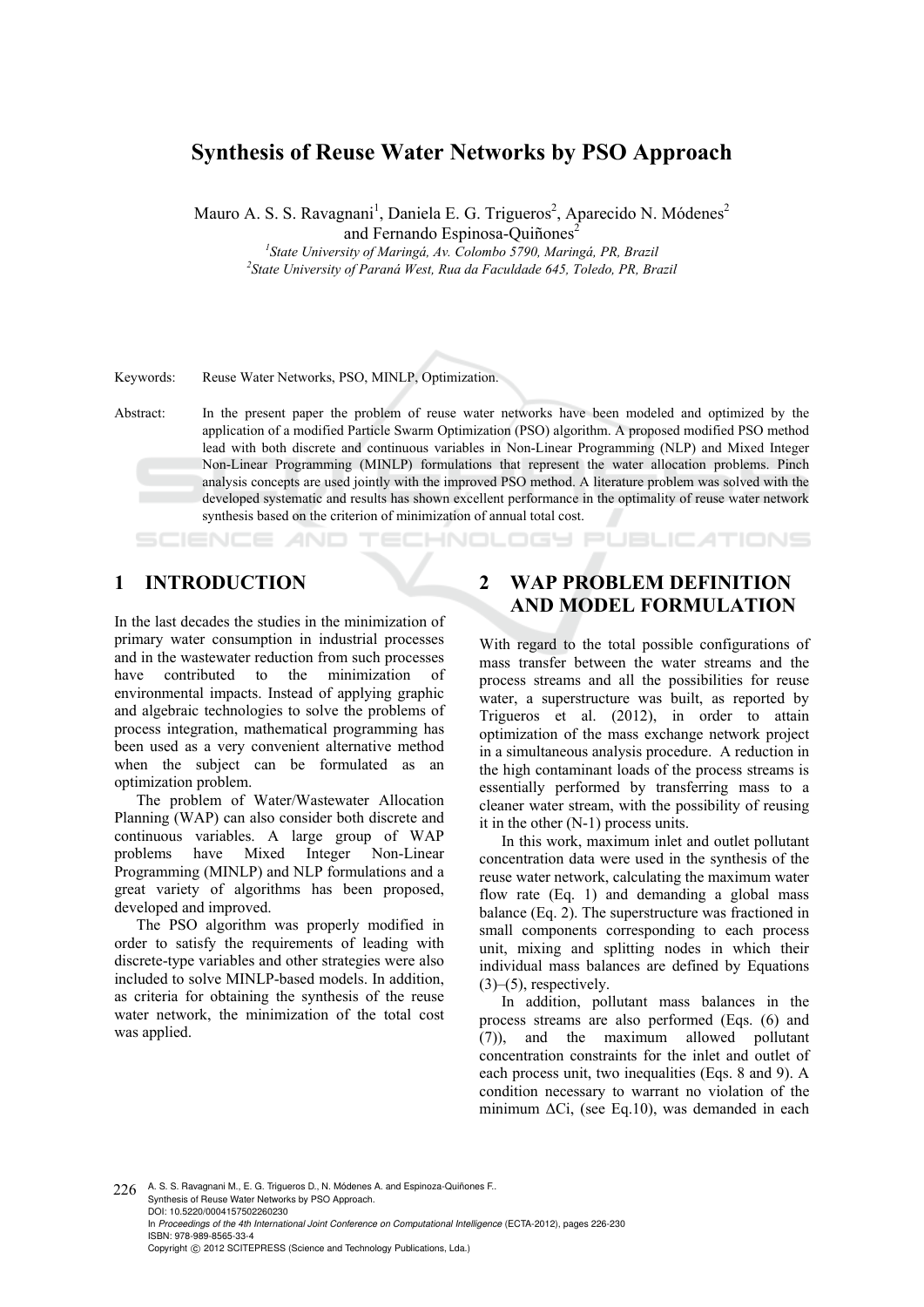process unit (see Eq. 10). In addition, the pinch point freshwater flow rate value was introduced in the modeling as a physical restriction variable (Eq. 11), among other non-negativity constraints (Eqs. (12– 17)). Finally, as an optimization criterion of the reuse water network synthesis the total cost of the industrial plant (Eq. (18)) was considered.

$$
f_i = \frac{i\eta_i}{(C_j^{\alpha t^{\max}} - C_j^{\text{intra}})}
$$
 (1)

$$
\sum_{i=1}^{N} f_i^{\text{freshwater}} + \sum_{i=1}^{N} \sum_{j=1}^{J} m_{i,j} - \sum_{i=1}^{N} f_i^{\text{wastewater}} = 0 \tag{2}
$$

$$
f_i^{out} - f_i^{in} - \sum_{j=1}^m \dot{m}_{i,j} = 0 \qquad \forall i \in N
$$
 (3)

$$
f_i^{freshwater} + \sum_{\substack{k=1 \ k \neq i}}^N f_{i,k} - f_i^{in} = 0 \qquad \forall i \in N
$$
 (4)

$$
f_i^{\text{wastewater}} + \sum_{\substack{k=1\\i \neq k}}^N f_{k,i} - f_i^{\text{out}} = 0 \qquad \forall i \in N
$$
 (5)

$$
f_i^{\text{frestwater}} C_i^{\text{frestwater}} + \sum_{\substack{k=1 \ k \neq k}}^N f_{i,k} C_{k,j}^{\text{out}} - f_i^{\text{in}} C_{i,j}^{\text{in}} = 0
$$
  

$$
\forall i \in N; \ \forall j \in J
$$

$$
f_i^{in}C_{i,j}^{in} + m_{i,j} - f_i^{out}C_{i,j}^{out} = 0
$$
  
\n
$$
\forall i \in N; \forall j \in J
$$
 (7)

(6)

$$
\mathbf{C}_{i,j}^{in} \leq \mathbf{C}_{i,j}^{in^{max}} \qquad \forall i \in \mathbb{N}; \forall j \in \mathbb{J}
$$
 (8)

$$
C_{i,j}^{out} \le C_{i,j}^{out^{max}} \qquad \forall \ i \ \in \ N; \forall j \ \in \ J \tag{9}
$$

$$
f_i^{in} - f_i^{\max} \le 0 \qquad \forall \ i \ \in \ N \tag{10}
$$

$$
\sum_{i=1}^{N} f_i^{\text{freshwater}} - f^{\text{Pinch}} \le 0 \tag{11}
$$

$$
f_i^{\text{tresfwater}}, f_i^{\text{wastewater}}, f_i^{\text{in}}, f_i^{\text{out}}, f_{i,k}, f_{k,i} \ge 0
$$
  

$$
\forall i \in \mathbb{N}
$$
 (12-17)

$$
Min(z) = AB \sum_{k=1}^{N} \left( \sum_{\substack{i=1 \ i \neq k}}^{N} f_{i,k} + f_{i}^{f \text{ testwater}} \right)^{\alpha} + \sum_{k=1}^{N} \left( \sum_{\substack{i=1 \ i \neq k}}^{N} f_{i,k} + f_{i}^{f \text{ testwater}} \right) + CE \sum_{i=1}^{N} f_{i}^{f \text{ testwater}} + \sum_{k=1}^{N} \sum_{\substack{i=1 \ i \neq k}}^{N} y_{i,k} + \sum_{i=1}^{N} y_{i}^{f \text{ testwater}} + \sum_{i=1}^{N} y_{i}^{w \text{ at every}} \right)
$$
\n(18)

#### **2.1 PSO Proposed Algorithm**

A PSO algorithm that was earlier reported by Kennedy and Eberhart (2001) applied by Trigueros et al. (2010) to solve problems with continuous variables, was modified to consider also discrete variables. A numeric generator function in the 0-1 range and a cut-off value condition were introduced in the PSO algorithm (Eqs. 19-20), including a complementary binary attribution test (Eqs. 21 and 22). Within the modified PSO algorithm, the possible interference between discrete and continuous variable positions as well as their respective velocities was avoided by creating another search space where binary particles are moving with other velocity ranges. To avoid nonviable solutions, the original objective function was penalized by adding the inequality and equality constraints that were previously violated as well as assigning weights to each type of violation, according to Eqs. (23-25).

$$
sig(x_i^k) = \frac{1}{1 + e^{(-x_i^k)}}
$$
(19)

If 
$$
\mathbf{x}_i^k > sig(\mathbf{x}_i^k)
$$
 then  $\mathbf{x}_i^k = 1$  else  $\mathbf{x}_j^k = 0$  (20)

If 
$$
y_{i,k} = 0
$$
 then  $f_{i,k} = 0$  else  $f_{i,k} = rand()$  (21)

If 
$$
f_{i,k} = 0
$$
 then  $\mathbf{y}_{i,k} = 0$  else  $y_{i,k} = 1$  (22)

$$
\mathbf{H}(\mathbf{x}, \mathbf{y}) = \begin{cases} \mathbf{h}(\mathbf{x}, \mathbf{y}) & \text{if} \quad |\mathbf{h}(\mathbf{x}, \mathbf{y})| - \varepsilon > 0 \\ 0 & \text{if} \quad |\mathbf{h}(\mathbf{x}, \mathbf{y})| - \varepsilon \le 0 \end{cases}
$$
 (23)

$$
\mathbf{G}(\mathbf{x}, \mathbf{y}) = \begin{cases} \mathbf{g}(\mathbf{x}, \mathbf{y}) & \text{if } \mathbf{g}(\mathbf{x}, \mathbf{y}) > 0 \\ 0 & \text{if } \mathbf{g}(\mathbf{x}, \mathbf{y}) \le 0 \end{cases}
$$
 (24)

$$
Z_{p} = Z + \left[ \sum_{i=1}^{m} b_{i} G_{i} + \sum_{j=1}^{n} d_{j} H_{j} \right]
$$
 (25)

In order to avoid the constrain search space and the increasing computational time, two strategies were considered: dependent and independent variables were defined in the mathematical model and adopting the fundamental concepts of pinch analysis in order to achieve feasible or very near feasible solutions.

#### **3 CASE STUDY**

An early proposition of Olsen and Polley (1997),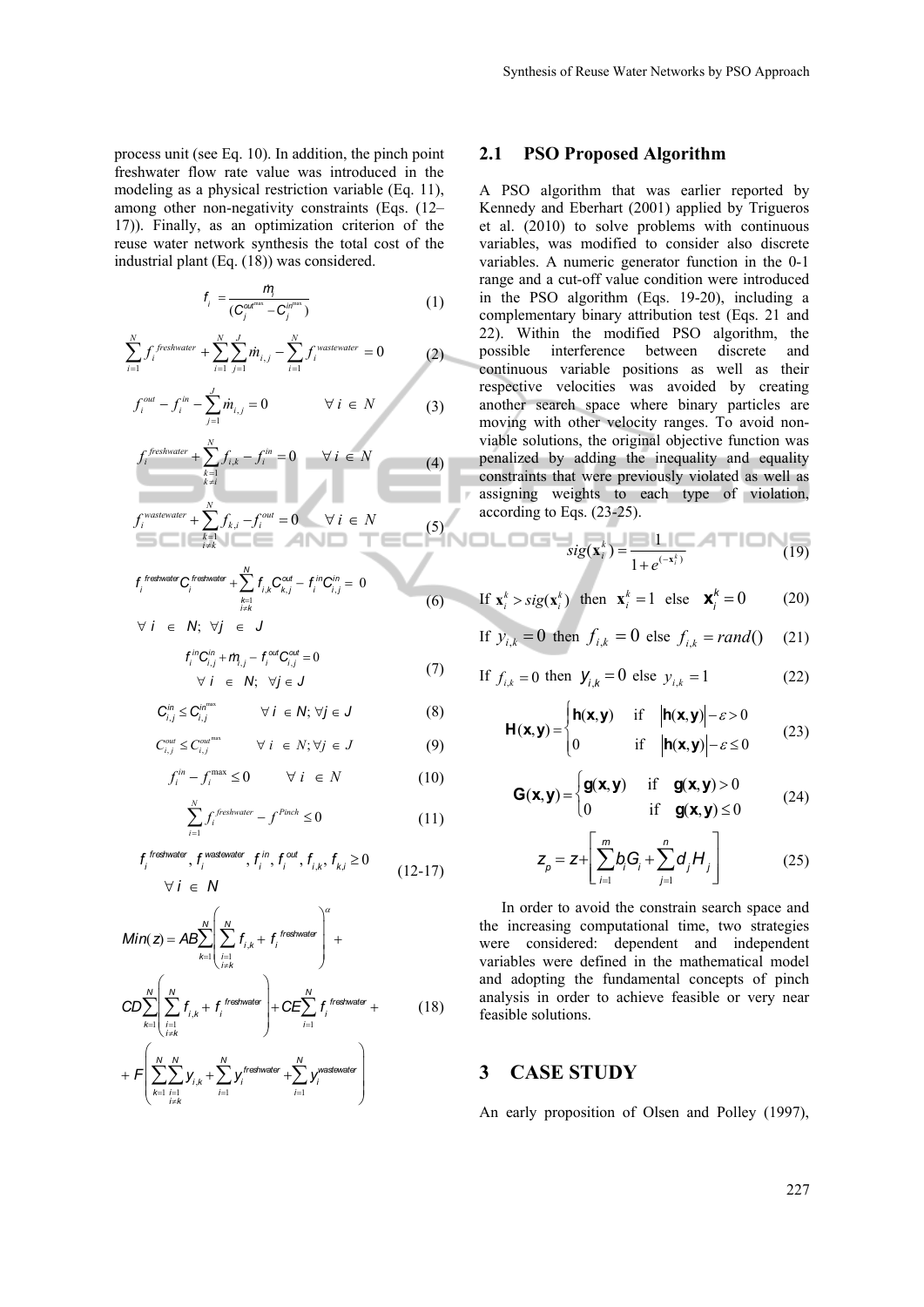summarized in Table 1, was used as a modified PSO-method testing system in the optimization procedure. Firstly, the pinch point flow rate was estimated (157.14 ton/h) and required as a physical criterion in the optimization procedure. A set of 51 equations (38 equality constraints and 12 inequality constraints and one objective function), 73 continuous and 48 binary decision variables are required to represent the WAP problem. By redefining some variables as dependent in the PSO algorithm, decision variables were reduced. All financial parameter  $(A, \alpha, B, C, D, E$  and F) values were obtained from Wang and Smith (1994). As some situations that are expected for the minimization of the total cost, two strategies were applied, being a fixed pinch point flow rate as first strategy, whereas no constraint on the consumption of freshwater was considered as second strategy.

Results from the use of the developed PSO algorithm for the reuse water network synthesis are shown in Fig1. When applying the first strategy, a minimum water flowrate of 157.16 ton/h and an annual total cost of US\$ 2,217,101.70 were attained The network contains 5 fresh water, 4 reuse water and 5 wastewater streams (see Fig. 1a). By considering a variation on the fresh water flowrate near to the Pinch point, other reuse network synthesis were obtained with different annual total cost as shown in Fig. 2, where its behavior is depending on the total fresh water (see Fig. 2a) and reuse water flowrate (see Fig. 2b).

# **4 CONCLUSIONS**

A modified PSO algorithm was proposed and tested to optimize a WAP problem. It is possible to achieve



Figure 1: Reuse network synthesis by the PSO method for the minimization of total cost, considering the (a) first and (b) second strategies.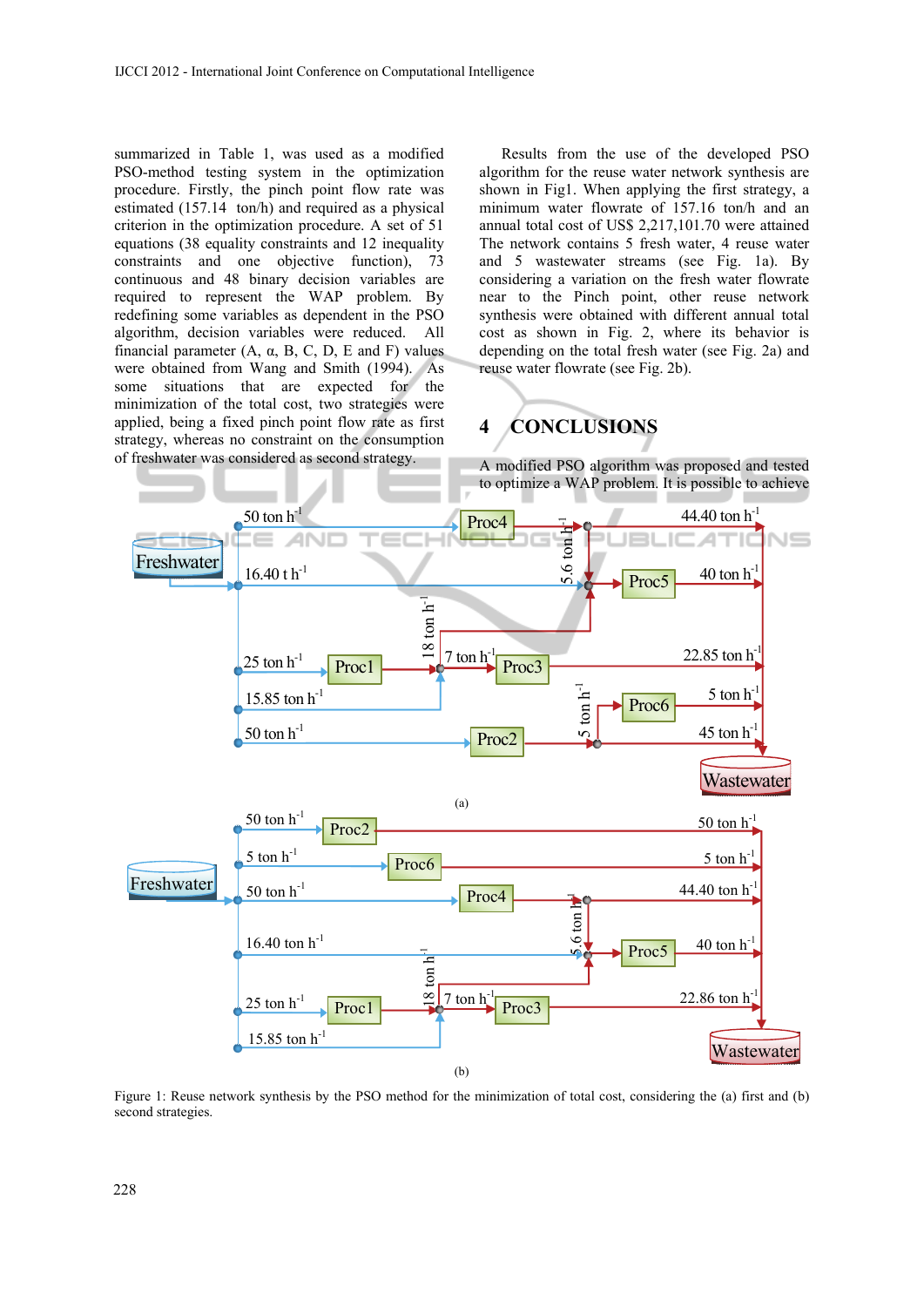

Figure 2: Behavior of the total cost as a function of (a) total water flow rate and (b) reuse water flow rates.

|  | Table 1: Problem data - Olesen and Polley (1997). |  |  |  |  |  |
|--|---------------------------------------------------|--|--|--|--|--|
|--|---------------------------------------------------|--|--|--|--|--|

| Process | $\cap$ in<br>$C_{\text{max}}^{m}$ (ppm) | $C_{\text{max}}^{out}$ (ppm) | $m (g h^{-1})$ |
|---------|-----------------------------------------|------------------------------|----------------|
|         | 25                                      | 80                           | 2000           |
|         | 25                                      | 100                          | 5000           |
|         | 25                                      | 200                          | 4000           |
| 4       | 50                                      | 100                          | 5000           |
|         | 50                                      | 800                          | 30000          |
|         | 400                                     | 800                          | 4000           |